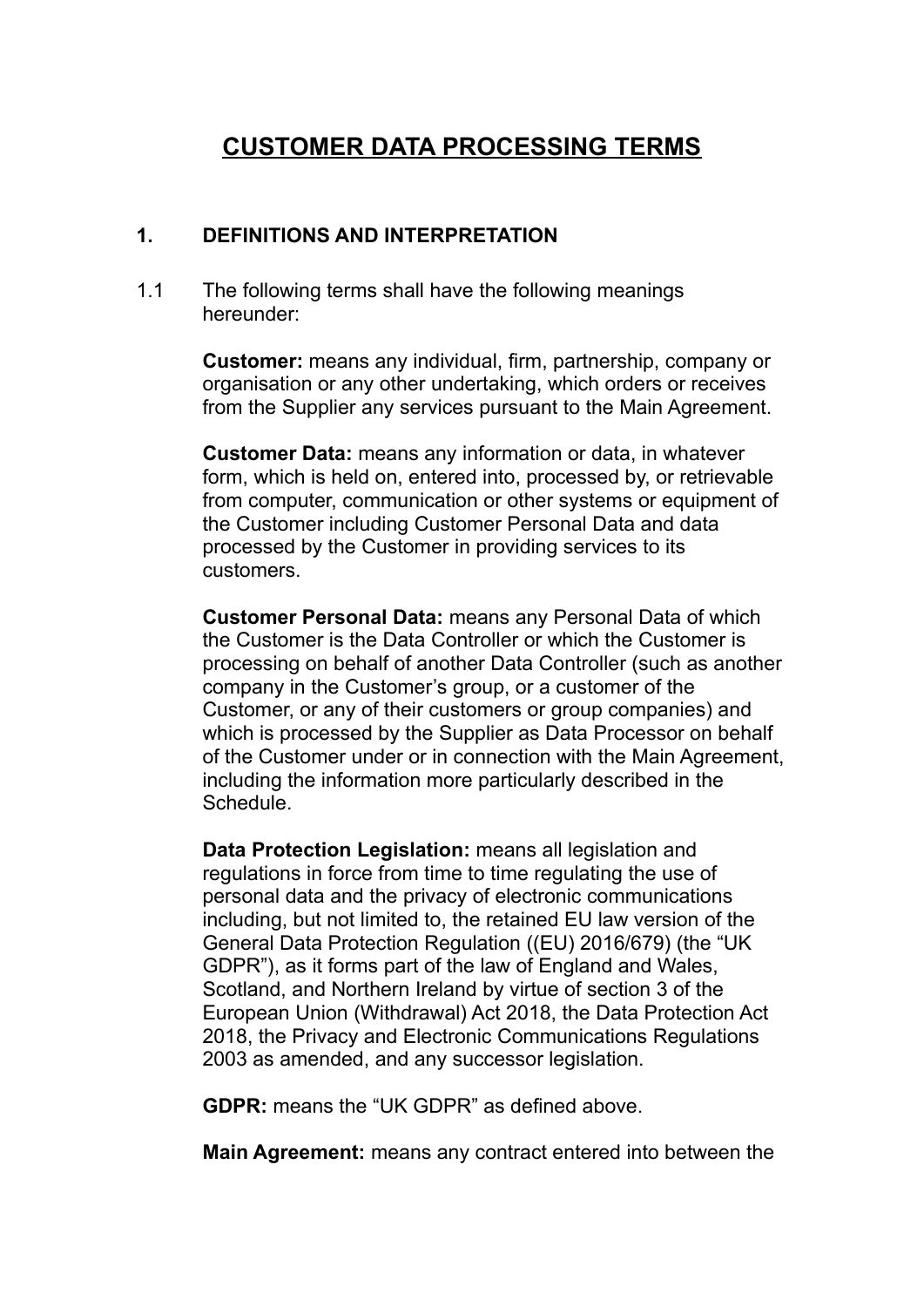Supplier and the Customer to provide services to the Customer.

**Supplier:** means Epix Systems Limited, a company registered in England under number 02605214, whose registered office is at St James Buildings, Oxford Street, Manchester, England, M1 6FQ.

**EEA:** means the European Economic Area, consisting of all EU Member States, Iceland, Liechtenstein, and Norway.

- 1.2 Words in the singular include the plural and in the plural include the singular.
- 1.3 Any reference to parties shall refer to the Supplier and the Customer and party shall be interpreted accordingly.
- 1.4 Any phrase introduced by the terms including, include, in particular or any similar expression shall be construed as illustrative and shall not limit the sense of the words preceding or following those terms.

## **2. PRELIMINARY INFORMATION**

- 2.1 The parties acknowledge that for the purposes of the Data Protection Legislation, to the extent the Supplier is processing Customer Personal Data, the Customer is the Data Controller (or is processing on behalf of the Data Controller), the Supplier is a Data Processor (for the Customer or, through the Customer, for another Data Controller) (where Data Controller and Data Processor have the meanings as defined in the Data Protection Legislation) and the Customer appoints the Supplier to process the Customer Personal Data.
- 2.2 The GDPR requires that a written agreement be entered into between a Data Controller and a Data Processor in order to allow the processing of personal data by the Data Processor on behalf of the Data Controller. These data processing terms constitute a supplementary written agreement to the Main Agreement for the purposes of the GDPR. This supplementary agreement (this Processing Agreement) shall govern the processing of personal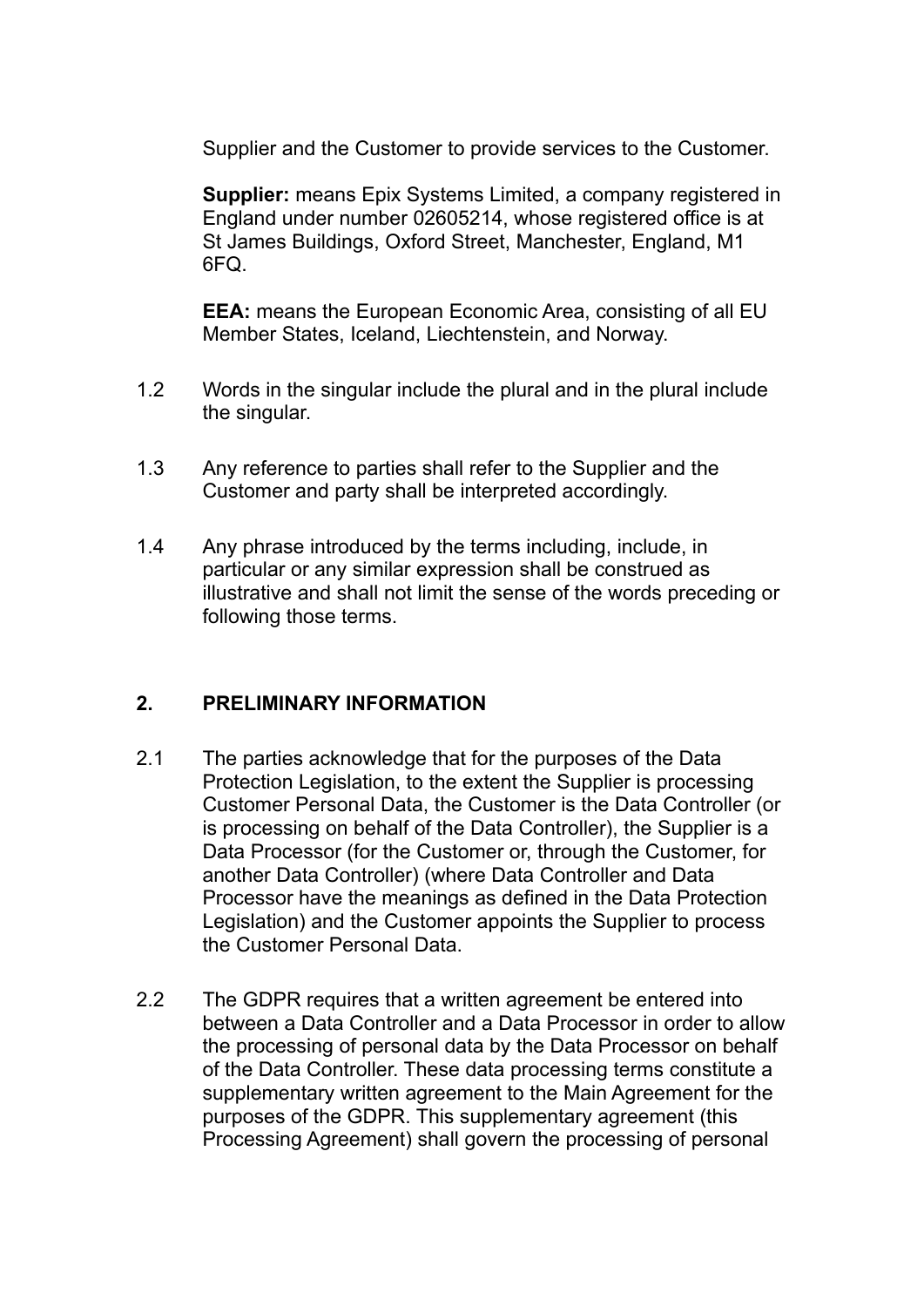data by the Data Processor on behalf of the Data Controller. For the avoidance of doubt, this Processing Agreement is expressly incorporated into the Main Agreement.

- 2.3 The Schedule to this Processing Agreement sets out the scope, nature and purpose of processing by the Supplier, the duration of the processing and the types of Personal Data (as defined in the Data Protection Legislation, Personal Data) and categories of data subject (as defined in the Data Protection Legislation, Data Subject).
- 2.4 Both parties will comply with all applicable requirements of the Data Protection Legislation. This clause 2.4 is in addition to, and does not relieve, remove or replace, a party's obligations under the Data Protection Legislation.

# **3. OBLIGATIONS OF THE CUSTOMER**

- 3.1 Without prejudice to the generality of clause 2.4, the Customer will ensure that it has all necessary appropriate consents and notices in place to enable lawful transfer of the Customer Personal Data and Customer Data to the Supplier for the duration and purposes of the Main Agreement and this Processing Agreement. As such, the Customer confirms that it is entitled to transfer the Customer Personal Data and Customer Data to the Supplier so that the Supplier may lawfully use, process and transfer the Customer Personal Data and Customer Data on the Customer's behalf in accordance with this Processing Agreement.
- 3.2 Without prejudice to the generality of clause 2.4, the Customer shall have sole responsibility for the legality, reliability, integrity, accuracy and quality of all Customer Personal Data and Customer Data provided for processing.

## **4. OBLIGATIONS OF THE SUPPLIER**

4.1 The Supplier shall, in relation to any Customer Personal Data processed in connection with the performance by the Supplier of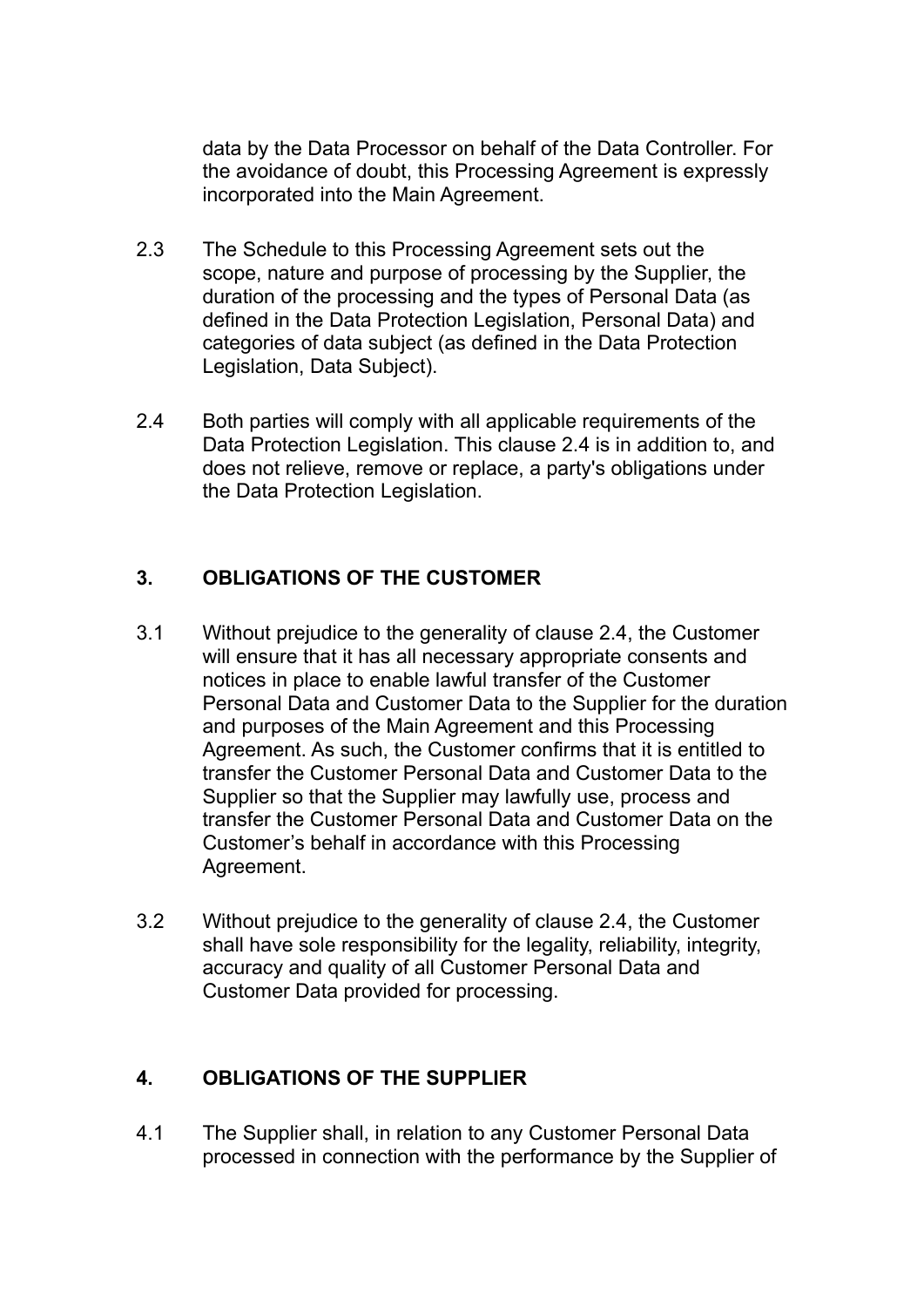its obligations under the Main Agreement and this Processing Agreement:

(a) process that Customer Personal Data only on the written instructions of the Customer unless the Supplier is required by the laws of the European Union applicable to the Supplier (Applicable Laws) to process the Customer Personal Data;

(b) ensure that it has in place appropriate technical and organisational measures to protect against unauthorised or unlawful processing of the Customer Personal Data and against accidental loss or destruction of, or damage to, the Customer Personal Data, appropriate to the harm that might result from the unauthorised or unlawful processing or accidental loss, destruction or damage and the nature of the data to be protected, having regard to the state of technological development and the cost of implementing any measures (those measures may include, where appropriate, pseudonymising and encrypting the Customer Personal Data, ensuring confidentiality, integrity, availability and resilience of its systems and services, ensuring that availability of and access to the Customer Personal Data can be restored in a timely manner after an incident, and regularly assessing and evaluating the effectiveness of the technical and organisational measures adopted by it);

(c) ensure that all personnel who have access to and/or process the Customer Personal Data are obliged to keep the Customer Personal Data confidential; and

(d) not transfer any Customer Personal Data outside of the UK or European Economic Area unless the prior written consent of the Customer has been obtained;

(e) reasonably and timeously assist the Customer in responding to any request from a Data Subject and in ensuring compliance with its obligations under the Data Protection Legislation with respect to security, breach notifications, impact assessments and consultations with supervisory authorities or regulators;

(f) notify the Customer without undue delay on becoming aware of a Personal Data breach, provided that notification of such a Personal Data breach as aforesaid shall not be construed as an acknowledgement by the Supplier of any fault or liability with respect to said breach;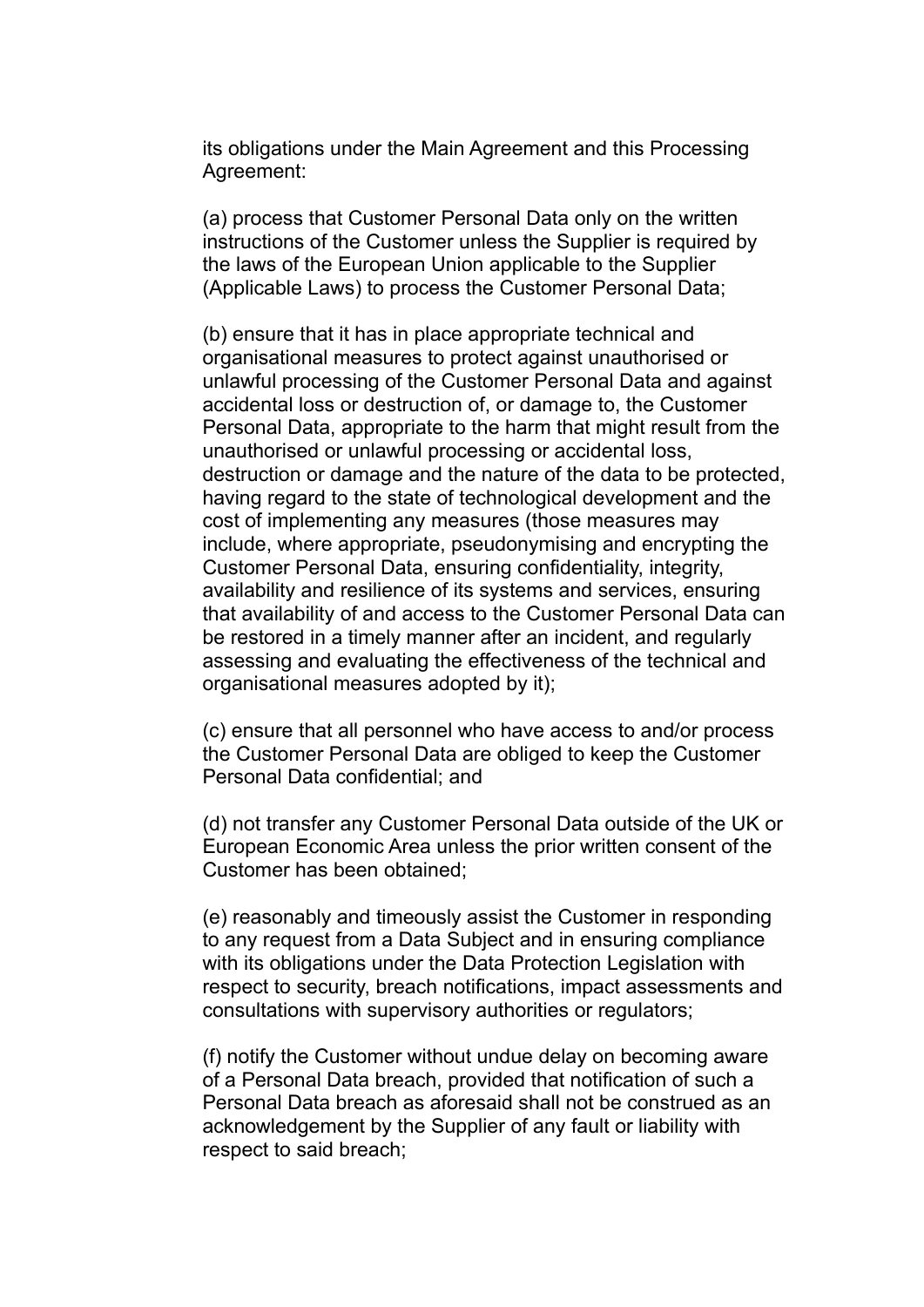(g) at the written direction of the Customer, delete or return Customer Personal Data and copies thereof to the Customer on termination of the Main Agreement unless required by Applicable Law to store the Customer Personal Data; and

(h) maintain complete and accurate records and information to demonstrate its compliance with this clause 4.1 and allow for audits by the Customer or the Customer's designated auditor.

4.2 The Supplier may charge the Customer at its standard timebased charging rates for any work undertaken or time expended by the Supplier pursuant to clause 4.1 and may also charge the Customer for any other costs, charges or expenses incurred in connection therewith.

## **5. THIRD PARTY PROCESSORS**

- 5.1 The Customer consents to the Supplier appointing a third party processor of the Customer Personal Data and the Customer Data under this Processing Agreement.
- 5.2 If the Supplier appoints a third-party processor of the Customer Personal Data or the Customer Data, the Supplier confirms that it will enter into a written agreement with the third-party processor incorporating terms which are substantially similar to those set out in this Processing Agreement.

# **6. LIABILITY**

- 6.1 In the event of any loss or damage to any Customer Personal Data or Customer Data, the Customer's sole and exclusive remedy shall be for the Supplier to use reasonable commercial endeavours to restore the lost or damaged Customer Personal Data or Customer Data from the latest back-up of such Customer Personal Data or Customer Data maintained by the Supplier.
- 6.2 The Supplier shall have no liability under this Processing Agreement for anything other than acts or omissions which are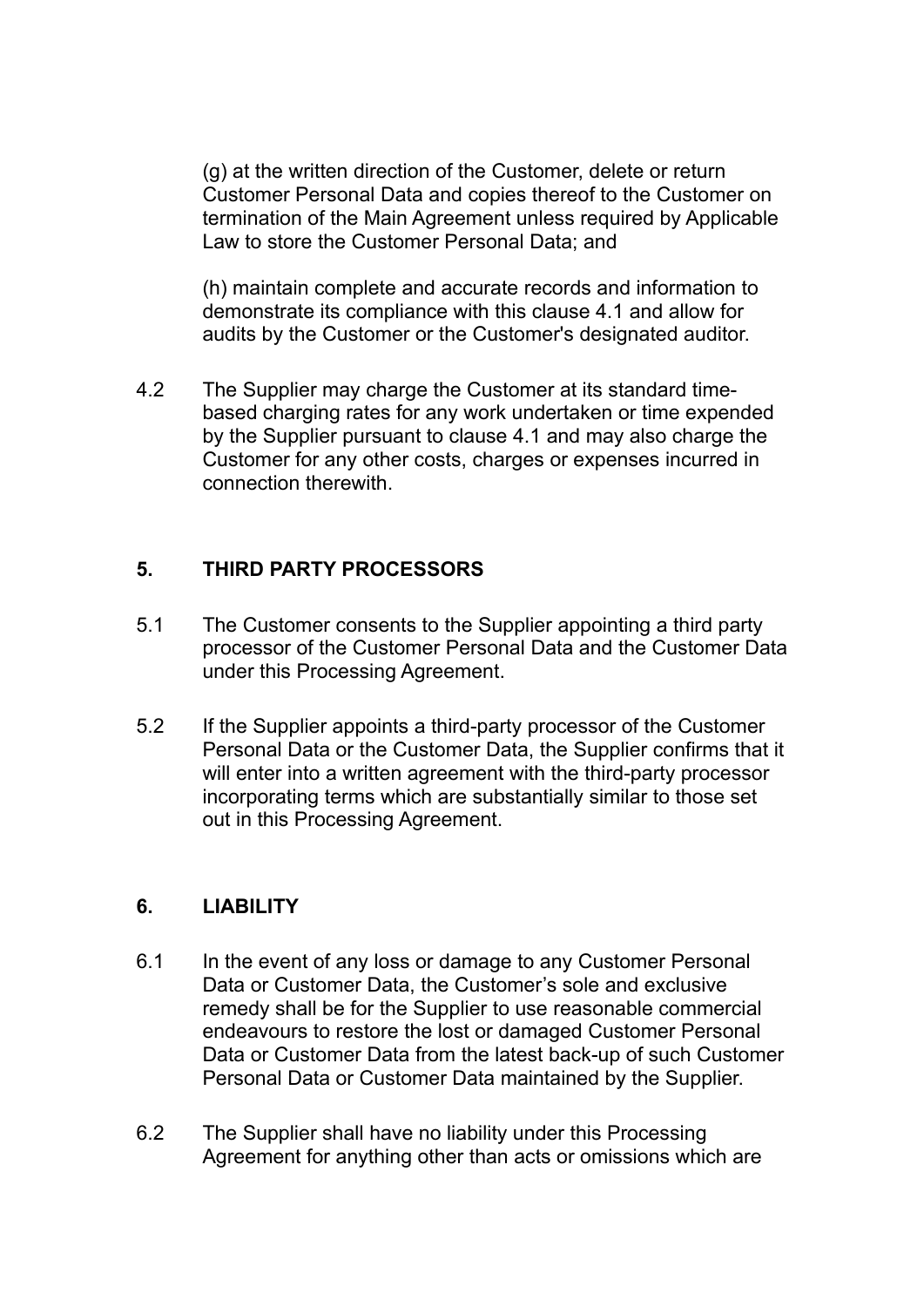directly attributable to the Supplier or to third-party processors appointed by the Supplier. The Customer agrees to indemnify and hold the Supplier harmless against any liability arising directly or indirectly from any act or omission of the Customer or the Customer's subcontractors, agents, business partners, suppliers (other than the Supplier), customers, or anyone acting on the Customer's behalf.

6.3 Without limiting the generality of clauses 6.1 and 6.2, any liability of the Supplier under this Processing Agreement shall be subject to any exclusions and limitations set out in the Main Agreement.

## **7. AMENDMENTS**

- 7.1 If an amendment is required to this Processing Agreement in order to comply with the Data Protection Legislation, Applicable Laws or any requirements stipulated by the Customer, the Customer will provide an amendment with the required changes to the Supplier.
- 7.2 Both parties will work together in good faith to promptly agree a mutually acceptable amendment to this Processing Agreement reflecting the required changes.

## **8. MISCELLANEOUS**

- 8.1 No failure, delay or omission by either party in exercising any right, power or remedy provided by law or under this Processing Agreement shall operate as a waiver of that right, power or remedy, nor shall it preclude or restrict any future exercise of that or any other right or remedy. No single or partial exercise of any right, power or remedy provided by law or under this Processing Agreement shall prevent any future exercise of it or the exercise of any other right, power or remedy.
- 8.2 In the event of any conflict, the terms of this Processing Agreement shall prevail over the terms of the Main Agreement.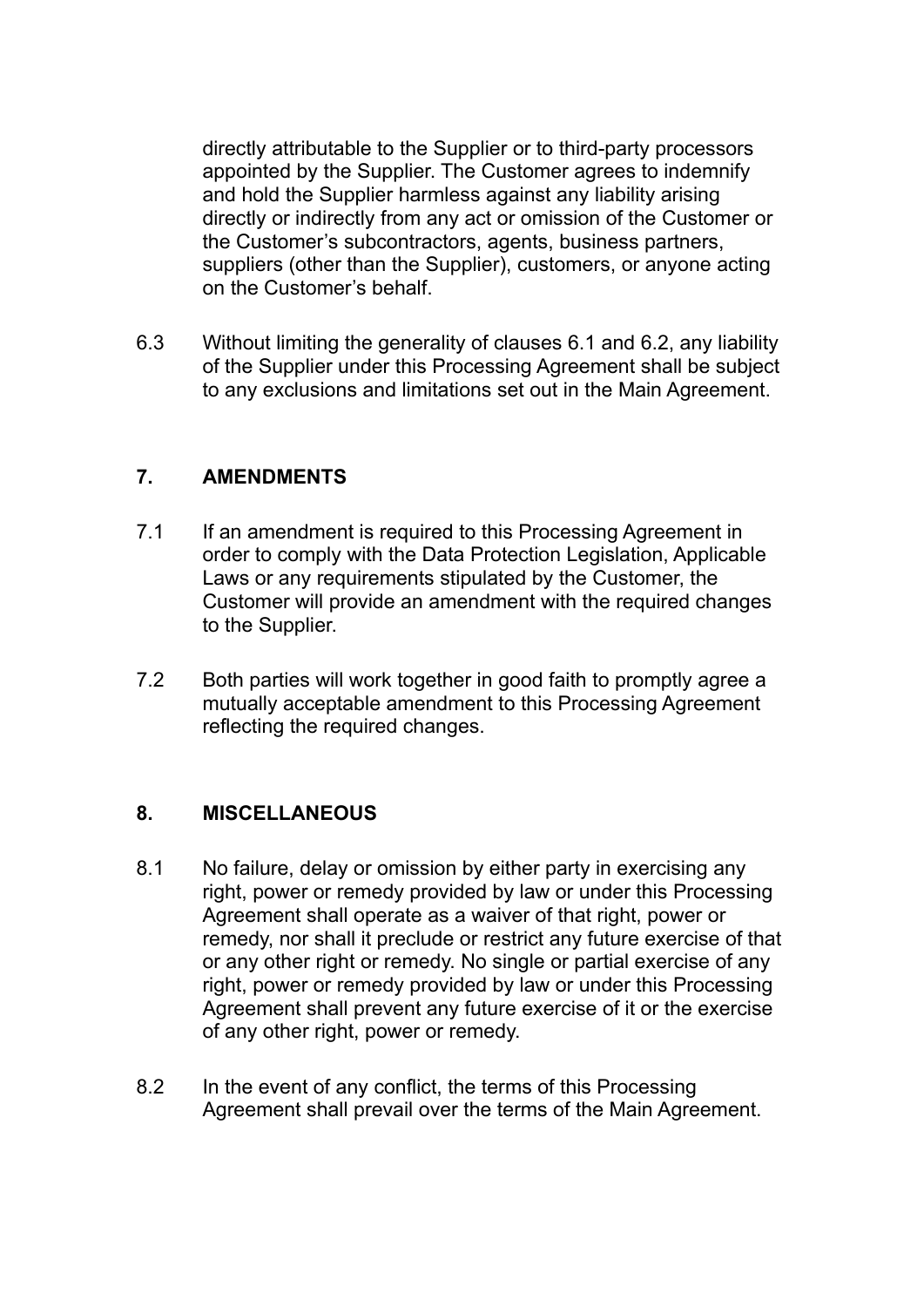- 8.3 This Processing Agreement and any dispute or claim arising out of or in connection with it, its subject matter or formation (including non-contractual disputes or claims) shall be governed by, and construed in accordance with the laws of England and Wales.
- 8.4 The parties irrevocably agree that the courts of England and Wales shall have exclusive jurisdiction to settle any dispute or claim arising out of, or in connection with, this Processing Agreement, its subject matter or formation (including noncontractual disputes or claims).

## **Schedule – Processing, Personal Data and Data Subjects**

#### **A1. Processing by the Supplier**

A1.1 Scope, nature and purpose of processing

The scope, nature and purpose of the processing is the provision of services by the Supplier to the Customer under the Main Agreement.

A1.2 Duration of the processing

The duration of the processing corresponds to the duration of the Main Agreement.

#### **A2. Types of Personal Data**

**Identity Data** including first name, last name, username or similar identifier.

**Contact Data** including billing address, delivery address, email address and telephone numbers.

**Financial Data** including bank account and payment card details.

**Transaction Data** including details about payments to and from